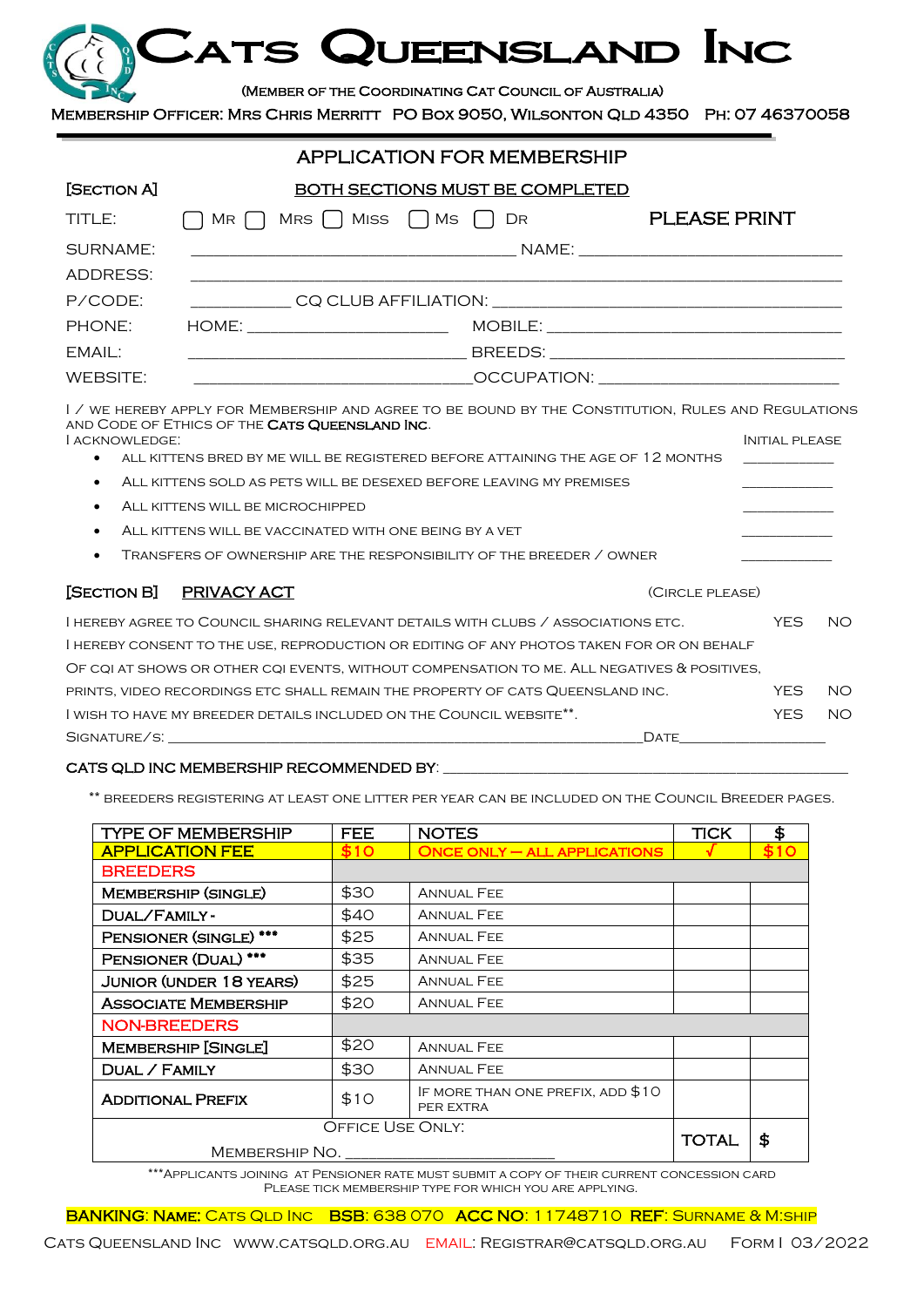## **New Breeder Questionnaire**

For all new breeder applicants – please read and answer the following questions and submit with your application.

- 1: What makes you want to be a breeder?
- 2: Who suggested that you become a registered breeder? Why did you apply to CQI?
- 3: Do you know any other breeders of your breed? YES / NO If yes, who?
- 4: Have you purchased any kittens or cats at this stage that you plan to use for breeding? If so, do you have copies of their pedigrees in your name as owner? YES / NO
- 5: Do you have a mentor who will guide and assist you as you learn about breeding? YES / NO
- 6: Are you fully aware of the MAIN rules of being a breeder with CQI the most important being that:

A: all pet kittens MUST be desexed by you prior to the kittens leaving your premises.

B: All kittens MUST be microchipped before leaving your premises.

C: All kittens MUST be provided with their pedigree, vaccination record [one vaccine must be administered by a vet], care instructions and any other information that will assist the new owners to care for their kitten appropriately.

D: All kittens need to be in good health before leaving your premises. Any health concerns need to be disclosed to the new owners.

Please answer YES / NO for each of the above.

- 7: Are you aware that you need to send certified pedigrees of every cat or kitten you purchase for breeding to the Registrar, for inclusion into the CQI Pedigree Database, within 3 months of each purchase? YES / NO
- 8: Do you have any questions for us? Please get in touch so we can assist as required.

Thank you for submitting your application to Cats Queensland Inc. Once we have received your responses to the above, we can process your application.

Kind regards,

Chris

### Honorary Registrar - Cats Queensland Inc

EMAIL: Registrar@catsqld.org.au